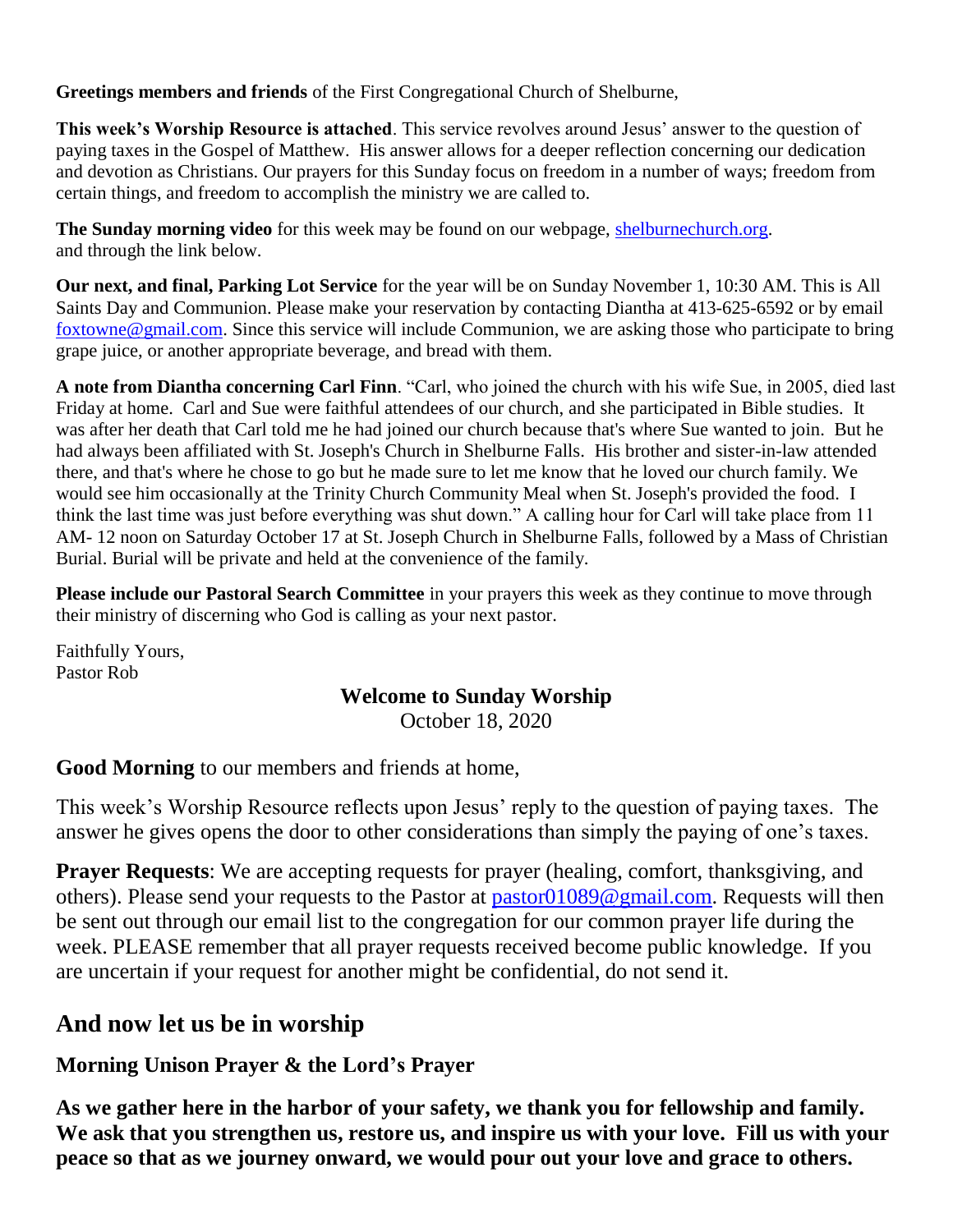**This prayer we offer in the name of Jesus, who taught us to pray, saying…***Our Father, who art in heaven, hallowed be thy name. Thy kingdom come, thy will be done, on earth as it is in heaven. Give us this day our daily bread and forgive us our debts as we forgive our debtors. And lead us not into temptation but deliver us from evil. For thine is the kingdom and the power and the glory forever. Amen.*

## **Prayers of the People**

Today's prayers are about finding the freedom offered in our faith. Freedom from our confusion, our sorrow, or wayward nature and freedom to hear and understand God's call with clarity in a world of distraction. There will be time for your own prayers and for quiet meditation. Let us come to God in prayer.

Gracious God, who sets forth creation in your own order, who fills it according to your design, and who places us, in the midst of it all, we come to you in prayer, seeking to speak what we need to say, and hoping to hear something of your voice. We wish to sense a nudge along our journey that causes us to glance in a different direction or sets our feet more firmly along the path we are walking. We desire liberation from all that imprisons us. Free us, O God, from the sins of our natures. We confess that we are not sure why you have created us in your own image and endowed us with the ability to love and the ability to hate. We would be free of this nature you have blessed and cursed us with. We would rather be an example of how Christ can lift us up, of how we, above all else, are able to care for our neighbors, feed them, clothe them, comfort and cheer them. We would rather reflect your love, your tender mercies, your forgiveness, and your healing, so that all who meet us experience nothing except your hospitality and your welcoming arms. Free us, O God, from the sins of our nature, and liberate us to be free in your creation.

Free us, O God, from the shackles of our grief and our sorrow, for we are often brought low by the losses we endure, loss of loved ones, loss of youth, loss of livelihood, loss of ability. At times, Lord of the living, it feels like all life is loss and we find ourselves wrapped in its chains, unable to raise up our heads, our hearts, our souls, to the light of the life you have granted us. Through the comfort of your Holy Spirit, may we, who are so burdened, let our fetters fall. Free us, O God, from all that distracts us from you, so that we may hear your voice more clearly, and in so doing, recognize your call. In our world there is so much noise, so many voices beckoning to us, leading us down paths far from your will and your way. Chewing up our time, making us promises, and leaving us used up and empty.

Grant us clarity of vision, to see what is of you and what is not, grant us clarity of sound, to hear your voice above all others, and grant us clarity of purpose, to know what you would have us do with the blessings we have received. Free us, O God, from all that distracts us from you, and liberate us to be free in your creation. Free us, O God, to come before you, to lift up our thoughts, our concerns, our joys and our tears, let these our prayers be liberated from our hearts to rise up to you as incense……..

Gracious God, who sets forth your creation in your own order, who fills it according to your design, and who places us in the midst of it all, we offer our thanks. Amen.

**Scripture Reading:** Matthew 22:15-22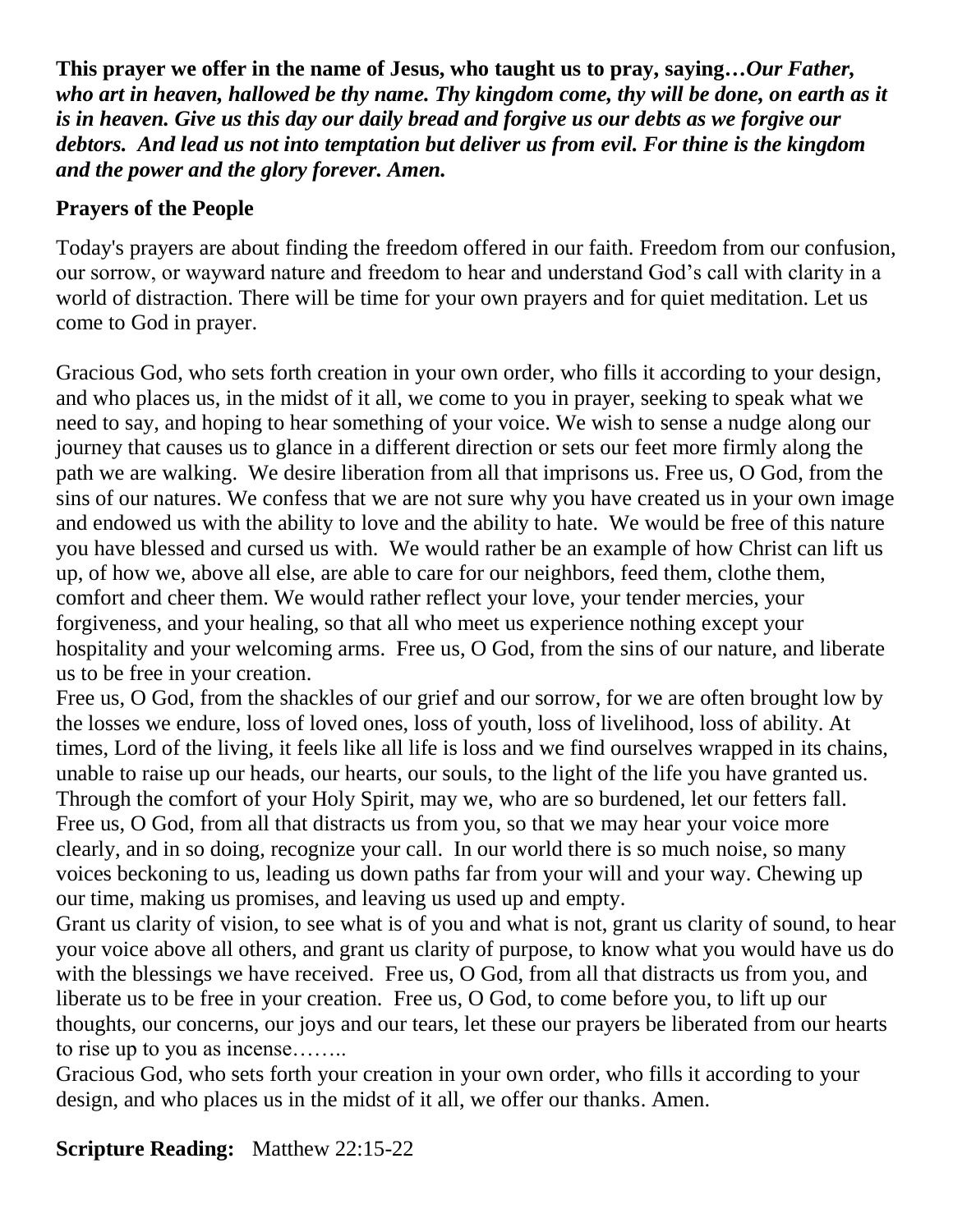#### *You Get What You Pay For*

Our Gospel Lesson for today is the conclusion to Jesus' teaching in the temple in Jerusalem. Having responded to the chief priests and the elders question concerning his authority with a set of parables, Jesus is now confronted with an inquiry that is designed to entrap him. It would appear that the leadership of the temple has finally placed Jesus between a rock and a hard place.

*Then the Pharisees went and plotted to entrap him in what he said. So, they sent their disciples to him, along with the Herodians, saying,* 

*"Teacher, we know that you are sincere, and teach the way of God in accordance with truth and show deference to no one; for you do not regard people with partiality. Tell us, then, what you think. Is it lawful to pay taxes to the emperor, or not?" Jesus said, "Why are you putting me to the test, you hypocrites? Show me the coin used for the tax. Whose head is this, and whose title?" "The Emperor's." They replied* 

*"Give therefore to the emperor the things that are the emperor's, and to God the things that are God's." When they heard this, they were amazed; and they left him and went away.* 

> After the reading, you may reflect on this passage and share your thoughts. There is a set of notes concerning this text for your reflection.

### **Benediction:**

Go forth and serve your God with patience and passion,

Be deliberate in living your faith.

Be steadfast in celebrating the power of the Holy Spirit.

And may peace be your way in the world. Amen.

### Notes on the text

You get what you pay for is an idiom that we usually understand to mean if you do not fork over a lot of cash for something, it is probably of poor quality. If you pay a significant amount for something, it is more likely to be of good quality. Hence, buying a used Yugo with 175,000 miles on it for \$35.00 would be an example of the former and leasing a brand new Toyota Prius for \$180.00 a month would be an example of latter. This morning's Gospel narrative is another example of this idiom. When Jesus was in the temple teaching, those in power decided to find out what this upstart prophet would do if they placed him between a rock and hard place. So, they sent their disciples to set the trap. Notice they didn't have the brass to go themselves. The trap was this: Rome occupied Judea and all of Palestine, they weren't exactly well liked. All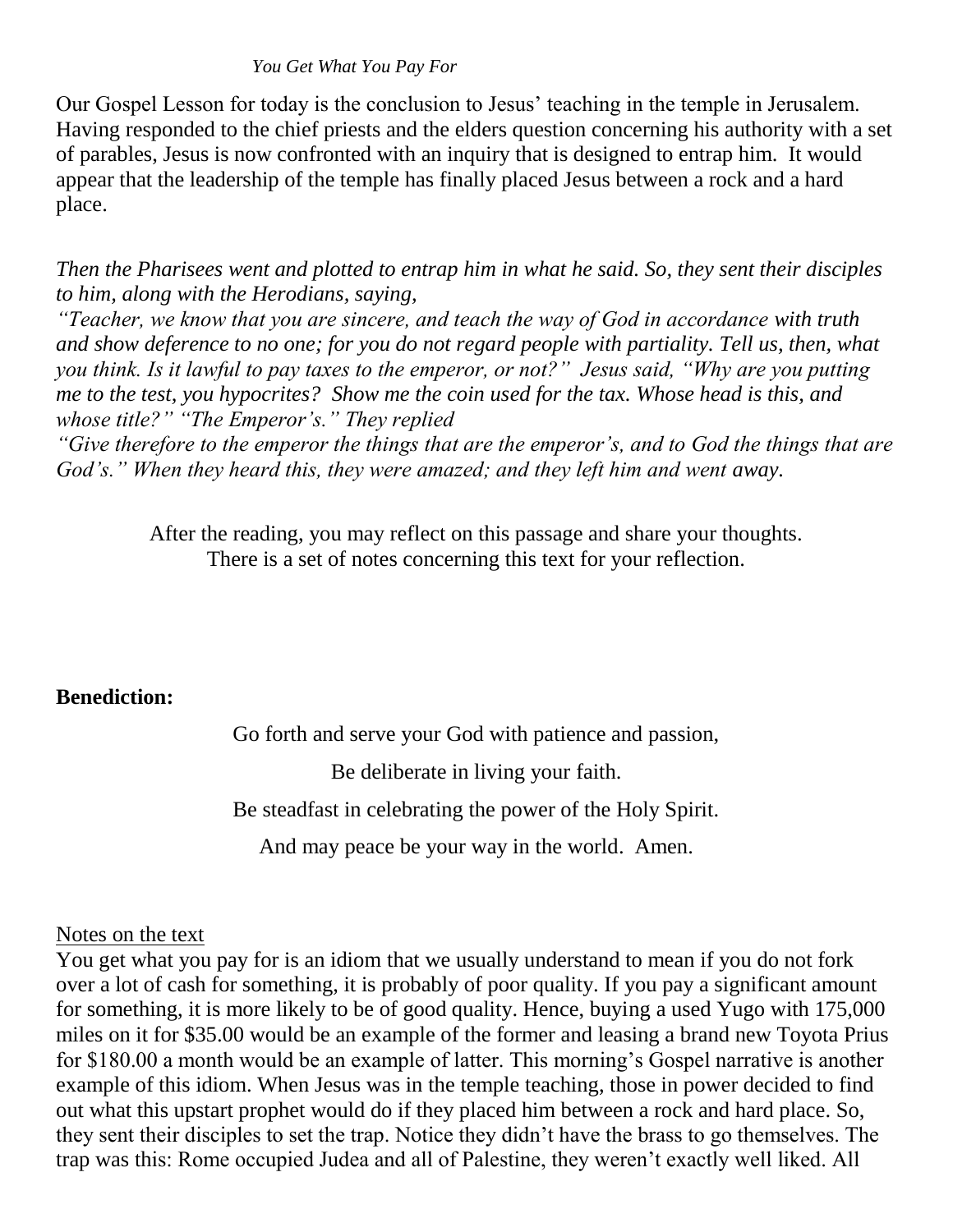Roman coinage had the emperor's face on it considered idolatrous in the eyes of the Jews and an annoying reminder of their oppressors. Rome did allow the Jews to mint their own coinage for their own use but insisted that taxes paid to Rome be paid in cold hard Roman cash complete with the emperor's portrait. So, the question is asked: Is it lawful to pay taxes to the emperor or not? If Jesus answers, "pay the taxes," he would be seen as siding with Rome. Not a good thing if you're a Jew. If Jesus says, "don't pay the taxes," then he sets himself up against Rome. And if you think our IRS is not kind to tax evaders, the Roman IRS came complete with soldiers, long prison terms, whips, chains, and crosses. Either answer Jesus gives should lead to his ruin. And that's the trap. And so, Jesus, son of God, now perches on the horns of a dilemma. His answer? Render to Caesar what is Caesar's and render unto God what is God's. In either case, I would suggest, you get what you pay for. Consider the paying of one's taxes. Without starting a long, protracted argument concerning the use of our tax money by the state and the federal governments, let's move beyond the infuriating details of funding for things we don't believe in, to things that we do, like education, roads and bridges, an effective and efficient, military, How about accessible quality health care? Rendering unto Caesar is not portrayed as a bad thing in the gospel. It is an obligation that provides funding. At its best, providing funding for the good of the community. In 2005 a proposition 2 ½ override vote was taken in the town of Hamden. The override failed. Due to the lack of funding the town library and senior center were forced to close. The library and senior center were reopened in the summer of 2006 when funding was restored. You get what you pay for. This is not to say that every penny that you render unto Caesar should not be accounted for, but the idea that if we don't render unto Caesar, everything we have come to expect from local, state and federal programs will be given for free, and the idea that building a 10 million dollar bridge, can be done safely for half that amount is an impossible and irresponsible conclusion. You get what you pay for. Jesus says render to Caesar what is Caesar's and render to God what is God's. Is that yes? Or is it no? His answer is acceptable to the Romans. He said yes, give the coins to Caesar. The tribute goes to build roads and bridges, provide fresh water and other amenities for the community. Granted money that got funneled into the Roman empire also paid for the palaces, the games in the coliseum, and for the prisons, the whips, chains, and the crosses. His answer is also acceptable to the Jews. He said give to God what is God's, and we all know that everything belongs to God. So, if all things are God's, then what does that say about our living and our spending habits? If all things are God's, then what does that say about how we engage the political and social systems of our day? If all things are God's, then what does that say about those who are considered to be marginal, unimportant, unessential? Is this someone else's problem? Is it Caesar's problem? God's problem? Our problem? I think we get what we pay for. And it is more than simply paying your income tax and celebrating that at least some of the funds goes to the Smithsonian, public education and upgrading buildings so everyone can access them. It's more than sending in your church pledge with a 10% increase and celebrating that the ministry in this place will continue. I suggest that we are to interpret this directive on the fly, age by age, generation by generation, situation by situation. God's ways are not our ways and living with God is to live in tension. To say you get what you pay for, is to imply it is better to put up the extra cash for the good of the community. That it is better to provide the extra effort for the good of all God's people. But this is bigger than finances. You may remember back in the late 1970's the lite beer commercials with Bubba Smith. Taste great…less filling. Those